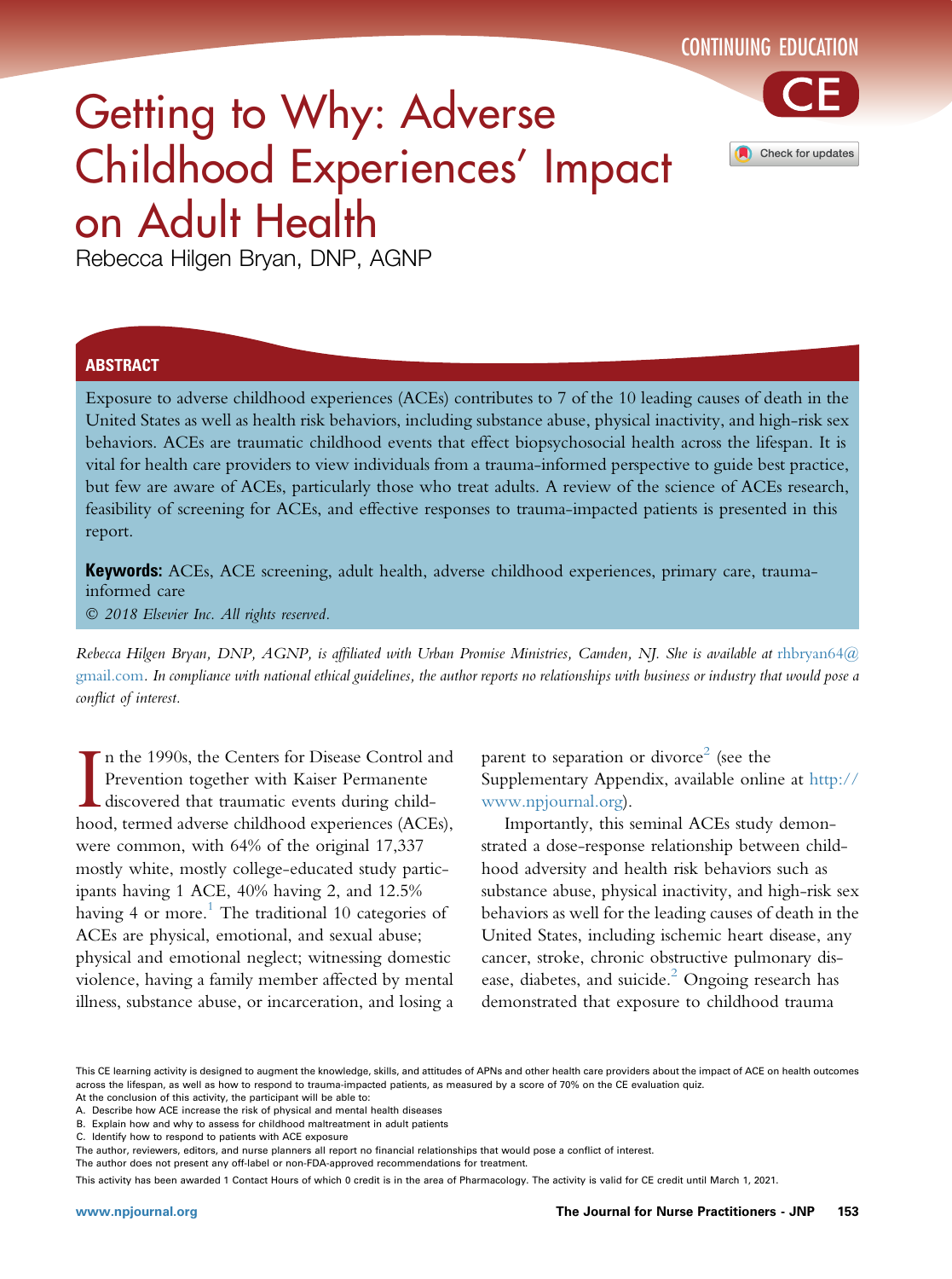alters brain development, affects immune and endocrine systems,<sup>[3](#page-4-0)</sup> and alters genetic expression.<sup>[4](#page-4-0)</sup> An ACEs score of 6 or more puts individuals at high risk of dying 20 years younger, compared with individuals without exposure to ACE, of diseases commonly diagnosed in the primary care setting.<sup>[5](#page-4-0)</sup> "The findings suggest that the impact of these adverse childhood experiences on adult health status is strong and cumulative." $1(p^{251})$  ACEs are a phenomenon distinct from single forms of childhood abuse $<sup>6</sup>$ </sup> because they capture the cumulative effect of experiencing multiple adversities and have been likened to the germ theory as the root cause of a majority of noninfectious diseases.<sup>7</sup>

The Centers for Disease Control and Prevention have offered an ACEs module for the Behavior Risk Factor Surveillance System since 2009. More than 500,000 patients have been screened for ACEs, and the results have been remarkably consistent.<sup>2</sup> ACEs are being studied in diverse populations living in concentrated urban poverty, where prevalence is higher, especially as the categories of ACEs are being expanded to reflect community effect: these include racism, bullying, living in foster homes, witnessing community violence, and homelessness.<sup>[8](#page-4-0)</sup>

Despite the research available, health care provider (HCP) knowledge about ACEs is lacking, and screening for ACEs in adult patients in the primary care setting is uncommon. $\degree$  It is time for HCP to shift to trauma-informed care so that individuals are asked, "What happened to you?" instead of "What's wrong with you?" $10(p476)$ , because when you understand the trauma, you understand the behavior.

#### ACEs AND CHRONIC DISEASE IN ADULTHOOD

Evidence demonstrating the relationship between exposure to childhood adversity and adult health outcomes continues to grow.<sup>11</sup> The dose-response relationship between ACEs and chronic disease is complex, with many variables affecting gene expression, inflammation, and disease progression; therefore, given the current rigor of research available, causation cannot be asserted. That said, the fields of neuroscience and genetics are generating data that help to explain how what happens in childhood affects health across the lifespan. The American Heart Association recently published a statement recognizing the strong association between

exposure to ACEs and cardiometabolic outcomes, including heart disease, hypertension, obesity, and type 2 diabetes.<sup>12</sup> ACEs strongly predict behaviors that increase the risk of adult cancer, something that HCPs would benefit from knowing when assessing risk.<sup>13</sup> After controlling for smoking and other risk contributors, the risk for chronic obstructive pulmonary disease increased as the number of ACEs increased, suggesting that childhood maltreatment was an independent risk factor. $14$  ACEs exposure increases the risk of type 2 diabetes by 32% compared with patients with no  $ACEs.<sup>15</sup>$ 

### DEPRESSION AND SUICIDE

Suicide remains one of the overall leading causes of death in the US and the second leading cause of death in adolescents.<sup>16</sup> A dose-response relationship exists between the number of ACEs and the likelihood of depression and suicide, such that a patient with an ACEs score of 6 or more is 24-times more likely to attempt suicide than a patient with an ACEs score of  $0.17$  $0.17$  The risk for depression nearly triples with ACEs exposure, as does the risk of drug and alcohol use. This most recent study replicated findings from earlier studies, again highlighting the importance of HCP recognition of the role exposure to ACEs plays in overall health and well-being.

#### ACEs AND HEALTH-RISK BEHAVIORS

ACEs exposure predicts adult obesity after controlling for several confounders, $18$  with strong relationships between all categories of childhood maltreatment and disordered eating.<sup>[19](#page-4-0)</sup> The original ACEs study was a result of follow-up to recidivism in a weight loss program involving 30,000 patients: clients who had lost  $> 100$  pounds and gained it back were queried, "Why," and it was here that unexpected histories of childhood sexual abuse and markedly dysfunctional households were discovered. Losing weight was experienced as sexually or physically threatening; obesity functioned as a protective factor emotionally. $20$ 

A strong, dose-response relationship between ACEs exposure and smoking nicotine has been repeatedly demonstrated, with recent research expanding the association to other substances, including marijuana, hard drug use, and binge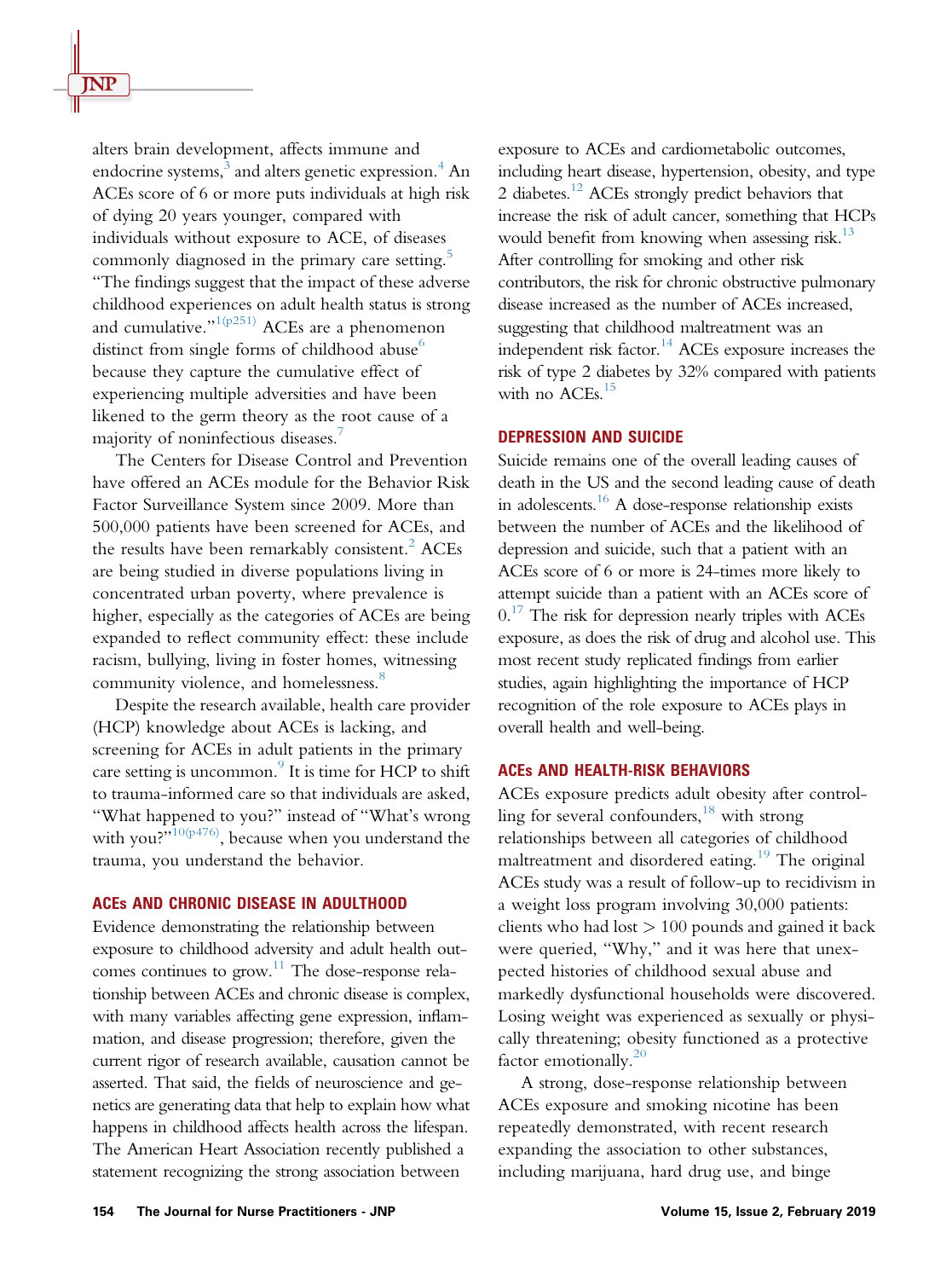drinking. $^{21}$  Exposure to a specific ACE stands out here, with household substance abuse having the strongest causal link.

The association between ACEs and high-risk sex behaviors, including having unprotected sex, giving or receiving money for sex, and being diagnosed with sexually transmitted disease was demonstrated in a large data Behavior Risk Factor Surveillance System study.<sup>[22](#page-4-0)</sup> The seminal ACEs study demonstrated an association between ACEs exposure, having multiple partners, and sexually transmitted disease.<sup>1</sup>

## THE BIOLOGIC PLAUSIBILITY OF ACEs EFFECT ON HEALTH ACROSS THE LIFESPAN

In another landmark study, ACEs researchers, together with neuroscientists, integrated data on the neurobiological effects of childhood trauma with the epidemiologic data from the ACEs study.<sup>23</sup> Asserting that ACEs are the connection between dissimilar but comorbid social and health problems, this study highlighted the artificial split between body and mind disorders, a point that was echoed in Kalmakis and Chandler's $^{\rm 11}$  $^{\rm 11}$  $^{\rm 11}$  systematic review of 42 studies on the association between ACEs and adult health outcomes. ACEs have a profound effect on the developing brain: neurons wire together based on lived experience, and children growing up in toxically stressful situations have brains that function out of survival mode. $^{24}$  Documented brain changes include reduced global volume; alterations in limbic circuitry, particularly the amygdala and hippocampus, responsible for emotion; and alterations in prefrontal cortex development, responsible for attention, executive function, and self-regulation. $24$ 

The concept of allostatic load helps to understand why what happens in childhood is so strongly associated with chronic disease in adulthood.<sup>3</sup> In addition to impairing brain structures (changes that persist through adulthood) ACEs affect the endocrine system, with adults showing chronic activation of the hypothalamic-pituitary-adrenal axis, and affect the immune system, with adults showing persistently elevated inflammation levels. These changes contribute to an adult's allostatic load. Elevated allostatic load persists despite changes in the environment, such that years after living without maltreatment, adults who had exposure to ACEs demonstrate significant changes in allostatic systems.

Epigenomes are proteins that interact with mammal genomes and appear to be the link between environment and genetic expression. Childhood adversity has been associated with methylation, which alters gene function without changing the DNA nucleotide sequence.<sup>4</sup> This has been likened to a "stop sign" being inserted into the instructions for protein construction, in effect, silencing healthy gene expression. Epigenetic changes to DNA due to stress persist, and research has demonstrated intergenerational transmission. $^{25}$  Exposure to ACEs is also associated with premature shortening of telomeres, the protective end sequences of DNA.<sup>[26](#page-4-0)</sup> The cumulative effect of childhood adversity on the developing body-mind is profound.

## THE VALUE OF SHIFTING TO A TRAUMA-INFORMED PARADIGM

HCPs who recognize the prevalence and effect of exposure to childhood adversity on health and wellbeing across the lifespan experience a shift in perspective that has the potential to increase empathy and compassion. $^{27}$  $^{27}$  $^{27}$  Health conditions, such as obesity, and behaviors, such as smoking, are considered to be problems by HCPs (not incorrectly); for the patient, though, overeating and smoking may be the solutions to overwhelming emotions from life experiences. $20$ In other words, risky behaviors or health issues are the marker of a problem, rather than the core problem. Understanding this can alter the way questions are asked, for example, with the use of motivational interviewing techniques, because a trauma-informed HCP realizes that changes in health status, such as a major weight gain, tend to be abrupt, occurring at the time of a life event. When taking the history of a health issue, the question shifts to, "What was happening around the time (the health issue) began?" For instance, I had a 17-year-old male patient suffering from insomnia that caused significant academic issues, beginning at age 9. When queried, the young man stated that was when his father abandoned his family, which no one ever discussed.

In the only study that has looked at the effect of screening on outcomes, Felitti<sup>28</sup> addressed the importance of asking, "Why?" regarding the development of illness and disease. He noted that in an unpublished analysis of a 125,000-patient cohort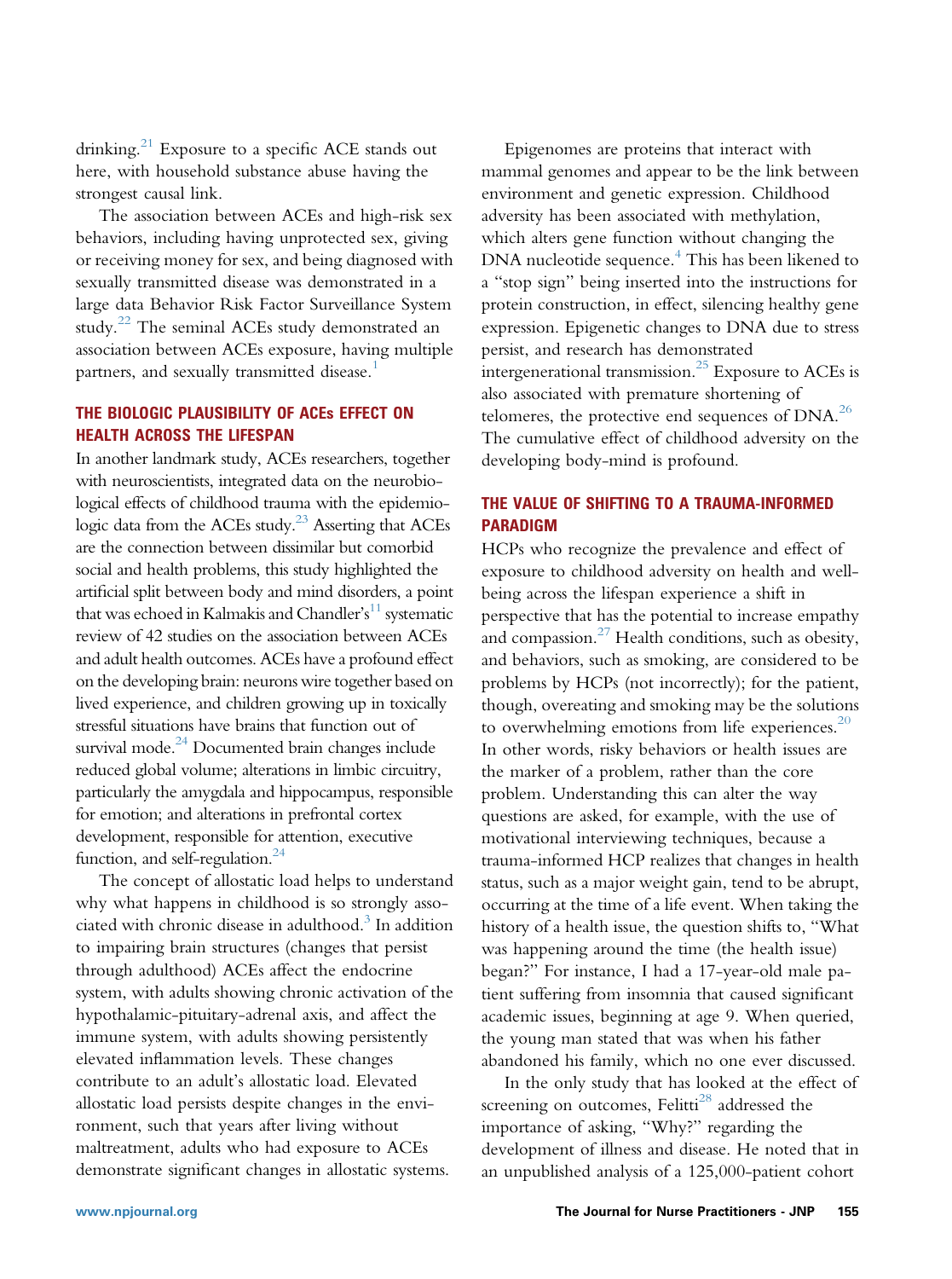in which patients were screened with ACEs questions, physician office visits dropped by 35% the following year. $^{28}$  $^{28}$  $^{28}$  Felitti et al,<sup>[20](#page-4-0)</sup> "learned that discussion of these (ACE) experiences is usually not uncomfortable to those who have had them if they are supported by someone comfortable with their discussion. Patients often find a great sense of relief in discussing their life experiences."(p26)

#### ACEs SCREENING IN THE PRIMARY CARE SETTING

Clinicians express concern about ACEs screening in the face of primary care office time constraints and concerns of offending or distressing patients; however, multiple studies have demonstrated feasibility.<sup>[9,29,30](#page-4-0)</sup> Clinician study participants felt that the ACEs survey did not interfere with the visit, and patients found being screened acceptable. Although the ACEs discussion did lengthen the visit, it was 5 minutes or less if the ACEs score was < 4; with a high ACEs score, 75% of visits lengthened but no visit was more than 15 minutes longer.<sup>[9](#page-4-0)</sup> This is consistent with ACEs screening at Kaiser Permanente, where the seminal ACEs study occurred and where they have continued to screen since the 1990s. Patients took only 1 to 2 minutes to describe how their childhood trauma affected them in later life, a discussion that was not only helpful for the clinician to understand what the patient experienced but also healing for the patient to gain insight about the connection between ACEs and health outcome, with the insight pointing to what, if anything, needed to be done. $^{28}$  Screening is best performed by having patients complete the survey before their visit, at home or in the clinical setting, using an electronic device. $31$  Nadine Burke Harris, MD, director of the Center for Youth Wellness and advocate of trauma-informed practice, screens patients for their ACEs score without identifying individual ACEs, recognizing that the score is the risk factor for poor health outcomes[.7](#page-4-0) Clinicians express increased confidence in screening when they have been educated about  $ACEs^{29,30}$  $ACEs^{29,30}$  $ACEs^{29,30}$ 

There are those in the ACEs field who believe that every patient should be screened, given their ubiquitous presence, and lack of screening has been called unethical given the significant evidence of ACEs effect on health.<sup>[11](#page-4-0)</sup> However, no research exists that demonstrates improvement in health outcomes with screening, and

neither the US Preventive Services Task Force nor the World Health Organization has made screening recommendations.<sup>[32](#page-4-0)</sup> The lack of high-level evidence needs to be balanced with case study evidence: Kaiser-Permanente has interviewed more than 2,000 patients about childhood adversity in their weight loss program, finding that many patients experience relief in the process. One patient in their obesity recidivism study wrote, "The shame, guilt, and pain for the abuse and molestations in childhood, and being raped, was so great that I had to come forward or die. If your questionnaire had been put in front of me, it would have shown me that people existed in the medical profession who knew about the sad things that happen to some people." $20(p26)$ 

## HOW DO CLINICIANS BEST RESPOND TO PATIENTS WITH ACEs?

HCPs at Kaiser-Permanente were coached to say in response to patients with ACEs, "I see you said yes to this question. Can you tell me how that has affected you later in your life?" Felitti<sup>28</sup> continued, "It turns out that asking, listening, and accepting are a powerful form of doing that appears to provide great relief to patients." $(p4)$  It is healing to be heard and affirmed. If patients seek guidance, modalities to recommend include practicing mindfulness (ie, meditation, yoga), creating a narrative, journaling, theater, and sometimes therapy.<sup>[33](#page-4-0)</sup>

HCPs can practice trauma-informed, universal precautions by creating safe and predictable environments. Trauma-impacted patients often have lost a sense of control with an increased need for safety.<sup>27</sup> Clinicians can create safe environments by providing and respecting privacy, such as draping, knocking before entering a room, and allowing a loved one to remain present if desired. Predictability can be increased through clear communication of what to expect and by calling patients with test results and understandable explanations rather than waiting for the next visit.

### JOIN THE NATIONAL ACEs MOVEMENT

There is a national, cross-sector movement to recognize and address the public health epidemic of ACEs. Trauma-informed tools are being created to screen all ages of patients, to create trauma-informed classrooms, and to promote posttraumatic growth. HCPs have the responsibility to educate themselves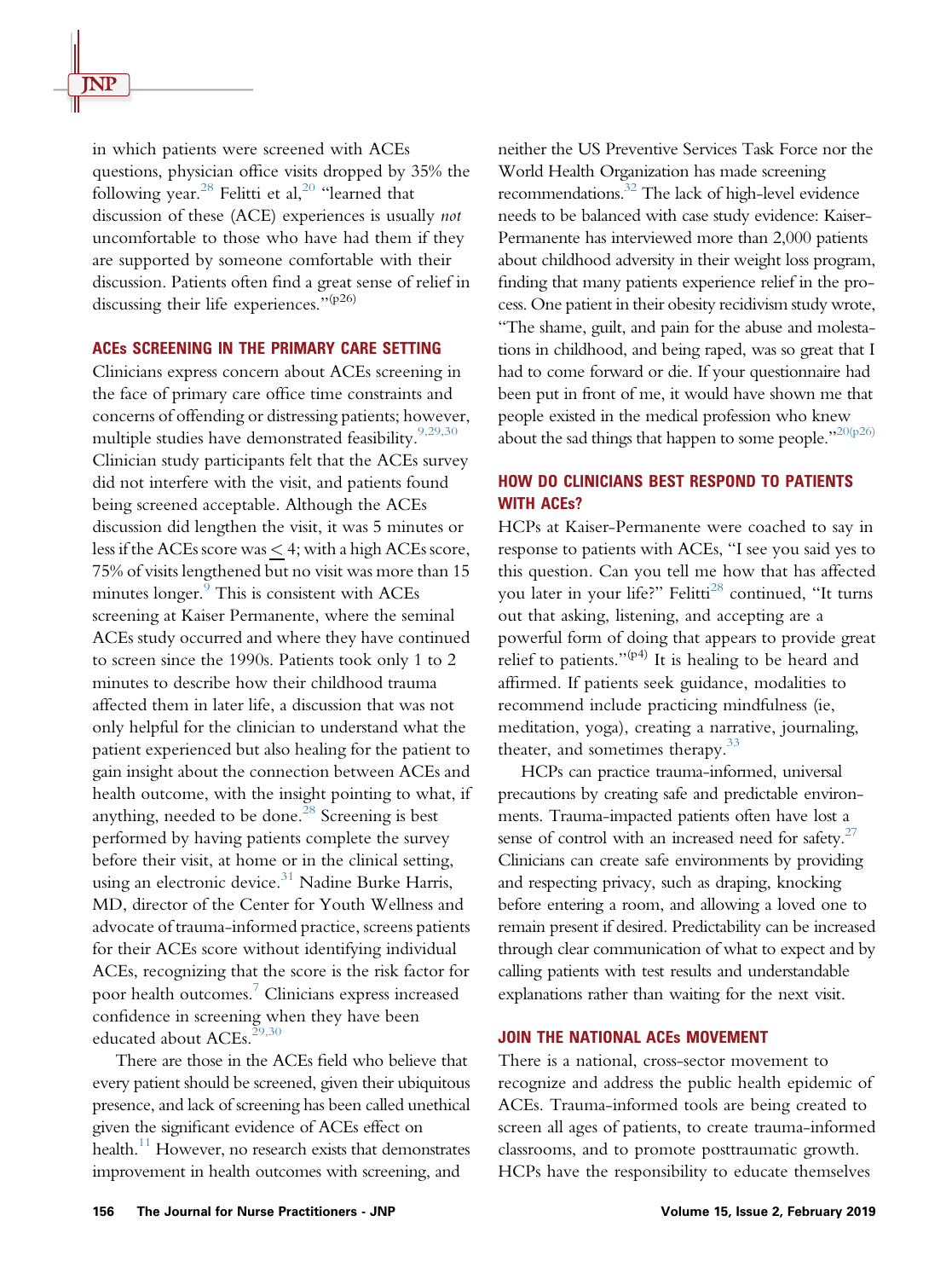<span id="page-4-0"></span>about ACEs, address their own ACEs if necessary, and create environments where the whole person is addressed. "Understanding ACE research allows us a new avenue in an area where medicine has largely failed; helping patients who have been suffering from decades of chronic illness with little hope."<sup>34(p229)</sup> Although there is no doubt that it is easier to treat the presenting symptoms rather than addressing the root cause, empowering patients to see the connections of their whole lives may well enable deep healing.

#### SUPPLEMENTARY DATA

The Supplementary Appendix associated with this article can be found in the online version at [https://](https://doi.org/10.1016/j.nurpra.2018.09.012) [doi.org/10.1016/j.nurpra.2018.09.012.](https://doi.org/10.1016/j.nurpra.2018.09.012)

#### References

- 1. Felitti VJ, Anda RF, Nordenberg D, et al. Relationship of childhood abuse and household dysfunction to many of the leading causes of death in adults. Am J Prev Med. 1998;14(4):245-258. [https://doi.org/10.1016/S0749-3797\(98\)00017-8.](https://doi.org/10.1016/S0749-3797(98)00017-8)
- 2. Centers for Disease Control and Prevention. About Behavioral Risk Factor Surveillance System ACE Data. [https://www.cdc.gov/violenceprevention/](https://www.cdc.gov/violenceprevention/acestudy/ace_brfss.html) [acestudy/ace\\_brfss.html.](https://www.cdc.gov/violenceprevention/acestudy/ace_brfss.html) Accessed August 14, 2018.
- 3. Berg MT, Simons RL, Barr A, Beach SR, Philibert RA. Childhood/adolescent stressors and allostatic load in adulthood: support for a calibration model. Soc Sci Med. 2017;193:130-139. [https://doi.org/10.1016/j.socscimed.2017.09](https://doi.org/10.1016/j.socscimed.2017.09.028) [.028](https://doi.org/10.1016/j.socscimed.2017.09.028).
- 4. Yang BZ, Zhang H, Ge W, et al. Child abuse and epigenetic mechanisms of disease risk. Am J Prev Med. 2013;44(2):101-107. [https://doi.org/10.1016/](https://doi.org/10.1016/j.amepre.2012.10.012) amepre.2012.10.012.
- 5. Bellis MA, Hughes K, Leckenby N, Hardcastle KA, Perkins C, Lowey H. Measuring mortality and the burden of disease associated with adverse childhood experiences in England: a national survey. J Public Health (Oxf). 2013;37(3):445-454. <https://doi.org/10.1093/pubmed/fdu065>.
- 6. Kalmakis KA, Chandler GE. Adverse childhood experiences: towards a clear conceptual meaning. J Adv Nurs. 2014;70(7):1489-1501. [https://doi.org/10.](https://doi.org/10.1111/jan.12329) [1111/jan.12329](https://doi.org/10.1111/jan.12329).
- 7. Harris NB. [The Deepest Well: Healing the Long-Term Effects of Childhood](http://refhub.elsevier.com/S1555-4155(18)30843-2/sref7) Adversity[. New York, NY: Houghton Mif](http://refhub.elsevier.com/S1555-4155(18)30843-2/sref7)flin Harcourt; 2018.
- 8. Cronholm PF, Forke CM, Wade R, et al. Adverse childhood experiences: expanding the concept of adversity. Am J Prev Med. 2015;49(3):354-361. <https://doi.org/10.1016/j.amepre.2015.02.001>.
- 9. Glowa PT, Olson AL, Johnson DJ. Screening for adverse childhood experiences in a family medicine setting: a feasibility study. J Am Board Fam Med. 2016;29(3):303-307. <https://doi.org/10.3122/jabfm.2016.03.150310>.
- 10. [Foderero J, cited in Bloom SL. The sanctuary model: developing generic](http://refhub.elsevier.com/S1555-4155(18)30843-2/sref10) [inpatient programs for the treatment of psychological trauma. In:](http://refhub.elsevier.com/S1555-4155(18)30843-2/sref10) Williams MB, Sommer JF, eds. [Handbook of Post-Traumatic Therapy: A](http://refhub.elsevier.com/S1555-4155(18)30843-2/sref10) [Practical Guide to Intervention, Treatment and Research](http://refhub.elsevier.com/S1555-4155(18)30843-2/sref10). Portsmouth, NH: [Greenwood Publishing; 1994:474-491.](http://refhub.elsevier.com/S1555-4155(18)30843-2/sref10)
- 11. Kalmakis KA, Chandler GE. Health consequences of adverse childhood experiences: a systemic review. J Am Assoc Nurse Pract. 2015;27(8):457-465. <https://doi.org/10.1002/2327-6924.12215>.
- 12. Suglia SF, Koenen KC, Boynton-Jarrett R, et al. Childhood and adolescent adversity and cardiometabolic outcomes: a scientific statement from the American Heart Association. Circulation. 2018;137(5):e15-e28. [https://doi.org/](https://doi.org/10.1161/CIR.0000000000000536) [10.1161/CIR.0000000000000536](https://doi.org/10.1161/CIR.0000000000000536).
- 13. Mouton CP, Hargreaves MK, Liu J, Fadeyi S, Blot WJ. Adult cancer risk behaviors associated with adverse childhood experiences in a low-income population in the Southeastern United States. J Health Care Poor Underserved. 2016;27(1):68-83. <https://doi.org/10.1353/hpu.2016.0027>.
- 14. Cunningham TJ, Ford ES, Croft JB, Merrick MT, Rolle IV, Giles WH. Sexspecific relationships between adverse childhood experiences and chronic

obstructive pulmonary disease in five states. Int J Chron Obstruct Pulmon Dis. 2014;9:1033-1043. [https://doi.org/10.2147/COPD.568226.](https://doi.org/10.2147/COPD.568226)

- 15. Huffhines L, Noser A, Patton SR. The link between adverse childhood experiences and diabetes. Curr Diab Rep. 2016;16(54):54-62. [https://doi.org/](https://doi.org/10.1007/s11892-016-0740-8) [10.1007/s11892-016-0740-8.](https://doi.org/10.1007/s11892-016-0740-8)
- 16. Centers for Disease Control and Prevention. Deaths: leading causes for 2015. [https://www.cdc.gov/nchs/data/nvsr/nvsr66/nvsr66\\_05.pdf.](https://www.cdc.gov/nchs/data/nvsr/nvsr66/nvsr66_05.pdf) Accessed August 14, 2018.
- 17. Merrick MT, Ports KA, Ford DC, Afifi TO, Gershoff ET, Grogan-Kaylor A. Unpacking the impact of adverse childhood experiences on adult mental health. Child Abuse Neglect. 2017;69:10-19. [https://doi.org/10.1016/j.chiabu](https://doi.org/10.1016/j.chiabu<?show [?tjl=20mm]&tjlpc;[?tjl]?>.2017.03.016) [.2017.03.016.](https://doi.org/10.1016/j.chiabu<?show [?tjl=20mm]&tjlpc;[?tjl]?>.2017.03.016)
- 18. Danese A, Tan M. Childhood maltreatment and obesity: systematic review and meta-analysis. Mol Psychiatry. 2014;19:544-554. [https://doi.org/10.1038/](https://doi.org/10.1038/mp.2013.54) [mp.2013.54](https://doi.org/10.1038/mp.2013.54).
- 19. Afifi TO, Sareen J, Fortier J, et al. Childhood maltreatment and eating disorders in men and women in adulthood: results from a nationally representative United States sample. Int J Eat Disord. 2017;50(11):1281-1296. [https://doi.org/10.1002/eat22783.](https://doi.org/10.1002/eat22783)
- 20. Felitti VJ, Jakstis K, Pepper V, Ray A. Obesity: problem, solution, or both? Perm J. 2010;14(1):24-30. [https://doi.org/10.7812/TPP/09-107.](https://doi.org/10.7812/TPP/09-107)
- 21. Allem JP, Soto DW, Baezconde-Garbanati L, Unger JB. Adverse childhood experiences and substance abuse among Hispanic emerging adults in Southern California. Addict Behav. 2015;50:199-204. [https://doi.org/10.1016/j.](https://doi.org/10.1016/j.addbeh.2015.06.038) [addbeh.2015.06.038.](https://doi.org/10.1016/j.addbeh.2015.06.038)
- 22. Campbell JA, Walker RJ, Egede LE. Associations between adverse childhood experiences, high-risk behaviors, and morbidity in adulthood. Am J Prev Med. 2016;50(3):344-352. [https://doi.org/10.1016/j.ampre.2015.](https://doi.org/10.1016/j.ampre.2015.07.022) [07.022](https://doi.org/10.1016/j.ampre.2015.07.022).
- 23. Anda RF, Felitti VJ, Bremner JD, et al. The enduring effects of abuse and related adverse experiences in childhood. Eur Arch Psychiatry Clin Neurosci. 2006;256(3):174-186. [https://doi.org/10.1007/s00406-005-0624-4.](https://doi.org/10.1007/s00406-005-0624-4)
- 24. Cozolino L. [The Neuroscience of Human Relationships: Attachment and the](http://refhub.elsevier.com/S1555-4155(18)30843-2/sref24) Developing Social Brain[. 2nd ed. New York, NY: W.W. Norton & Company;](http://refhub.elsevier.com/S1555-4155(18)30843-2/sref24) [2014](http://refhub.elsevier.com/S1555-4155(18)30843-2/sref24).
- 25. Yehuda R, Daskalakis NP, Bierer LM, et al. Holocaust exposure induced intergenerational effects on FKBP5 methylation. Biol Psychiatry. 2016;80(5):372-380. <https://doi.org/10.1016/j.biopsych.2015.08.005>.
- 26. Li Z, He Y, Wang D, Tang J, Chen X. Association between childhood trauma and accelerated telomere erosion in adulthood: a meta-analytic study. J Psychiatr Res. 2017;93:64-71. [https://doi.org/10.1016/](https://doi.org/10.1016/<?show [?tjl=20mm]&tjlpc;[?tjl]?>j.jpsychires.2017.006.02) [j.jpsychires.2017.006.02.](https://doi.org/10.1016/<?show [?tjl=20mm]&tjlpc;[?tjl]?>j.jpsychires.2017.006.02)
- 27. Wagenhals LD. Enhancing trauma awareness[. Lakeside Educational Network;](http://refhub.elsevier.com/S1555-4155(18)30843-2/sref27) [2017](http://refhub.elsevier.com/S1555-4155(18)30843-2/sref27).
- 28. Felitti VJ. How we integrated ACE screening into the health appraisal center at Kaiser Permanente in San Diego. ACEs Connection. [http://www.](http://www.acesconnection.com/blog/how-we-integrated-ace-screening-into-the-health-appraisal-center-at-kaiser-permanente-in-san-diego) [acesconnection.com/blog/how-we-integrated-ace-screening-into-the-health](http://www.acesconnection.com/blog/how-we-integrated-ace-screening-into-the-health-appraisal-center-at-kaiser-permanente-in-san-diego)[appraisal-center-at-kaiser-permanente-in-san-diego](http://www.acesconnection.com/blog/how-we-integrated-ace-screening-into-the-health-appraisal-center-at-kaiser-permanente-in-san-diego). Accessed August 10, 2018.
- 29. Goldstein E, Athale N, Sciolla AF, Catz SL. Patient preferences for discussing childhood trauma in primary care. Perm J. 2017;21:16-055. [https://doi.org/10](https://doi.org/10.7812/TPP/16-055) [.7812/TPP/16-055.](https://doi.org/10.7812/TPP/16-055)
- 30. Kalmakis KA, Chandler GE, Roberts SJ, Leung K. Nurse practitioner screening for childhood adversity among adult primary care patients: a mixed method study. J Am Assoc Nurse Pract. 2016;29(1):1-11. [https://doi.org/10.1002/2327](https://doi.org/10.1002/2327-6924.12378) [-6924.12378.](https://doi.org/10.1002/2327-6924.12378)
- 31. Lewis-O'Connor A, Burke-Harris N, Hadley S. Screening and case finding for adverse childhood experiences. In Corwin DL, ed. Adverse Childhood Experiences: Informing Best Practices. Academy on Violence and Abuse/ National Health Collaborative on Violence and Abuse Online Living Document-version 1.0 (3/14/15). 2015;1-66. http://www.avahealth.org. [aces\\_best\\_practices/](http://www.avahealth.org/aces_best_practices/). August 12, 2018.
- 32. McLennan JD, MacMillan HL. Routine primary care screening for intimate partner violence and other adverse psychosocial exposures: what's the evidence? BMC Fam Prac. 2016;17:103. [https://doi.org/10.1186/s12875-016](https://doi.org/10.1186/s12875-016<?show [?tjl=20mm]&tjlpc;[?tjl]?>-0500-5) [-0500-5.](https://doi.org/10.1186/s12875-016<?show [?tjl=20mm]&tjlpc;[?tjl]?>-0500-5)
- 33. van der Kolk B. [The Body Knows the Score](http://refhub.elsevier.com/S1555-4155(18)30843-2/sref33). New York, NY: Viking: [2014](http://refhub.elsevier.com/S1555-4155(18)30843-2/sref33).
- 34. Nakazawa DJ. [Childhood Disrupted: How Your Biography Becomes Your](http://refhub.elsevier.com/S1555-4155(18)30843-2/sref34) Biology and How You Can Heal[. New York, NY: Atria Books; 2015.](http://refhub.elsevier.com/S1555-4155(18)30843-2/sref34)

1555-4155/18/\$ see front matter © 2018 Elsevier Inc. All rights reserved. <https://doi.org/10.1016/j.nurpra.2018.09.012>